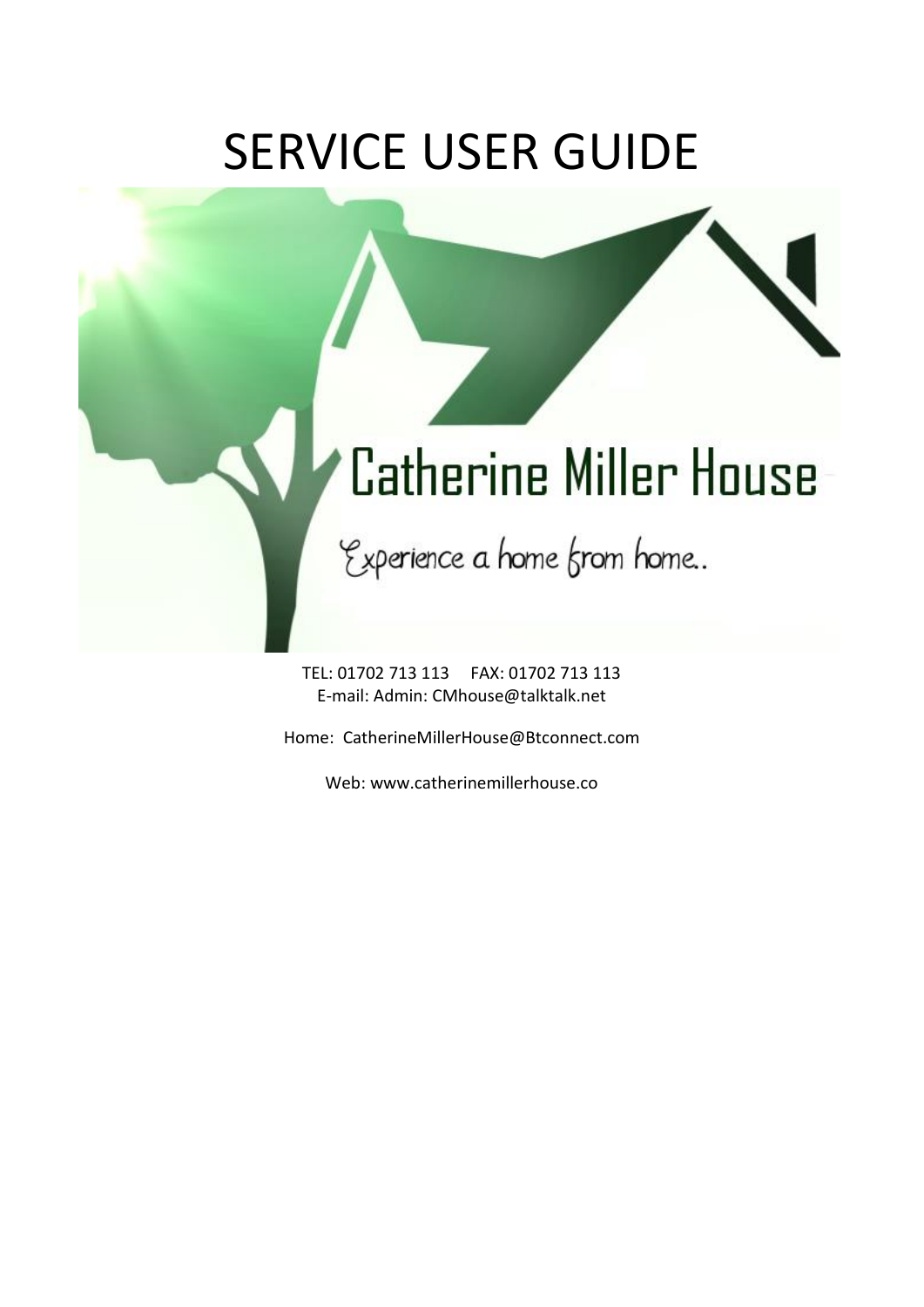# Catherine Miller House

13-17 OLD LEIGH ROAD, LEIGH ON SEA, ESSEX SS9 1LB TEL: 01702 713 113 FAX: 01702 713 113

Email:info@catherinemillerhouse.co.uk Web: www.catherinemillerhouse.co

### SERVICE USER GUIDE

AUGUST 2017

### Welcome to Catherine Miller House

AN INTRODUCTION

We are Anne & Andrew Stern the home's owners. Our home opened in 1995 as one of the area's highest quality Residential Care Homes and supports 30 residents. We took over ownership of the home in March 2000. We look after elderly residents of either gender who do *not* require full time nursing care. We are registered to accommodate residents with dementia, who now form the majority of our occupants. Our policy towards retention of residents in the home is to maintain, support and care for residents within our home for the rest of their natural lives. Assisted by support from the District Nurses, by and large we are able prevent residents living out their final days in hospital.

We aim to run Catherine Miller House as a home providing an excellent level of care at all times. To provide this level of care we have created a dedicated and caring team of staff, and make regular care-needs reappraisals to reflect the changing needs of individual residents. Our staff attends regular training courses to ensure their knowledge of care of the elderly is extended and updated.

We care for persons requiring regular assistance or supervision throughout the day and night, ensuring their personal needs is fully met. The home accepts residents with a range of ailments. These include diabetes, dementia (without very challenging behaviour), Parkinson's, Stroke & degenerative conditions. We also accommodate residents who are partially sighted or blind. Our home however remains homely in construction and thus we do not have specialist blind aids around the home.

*We do hope you enjoy your stay here at Catherine Miller House.*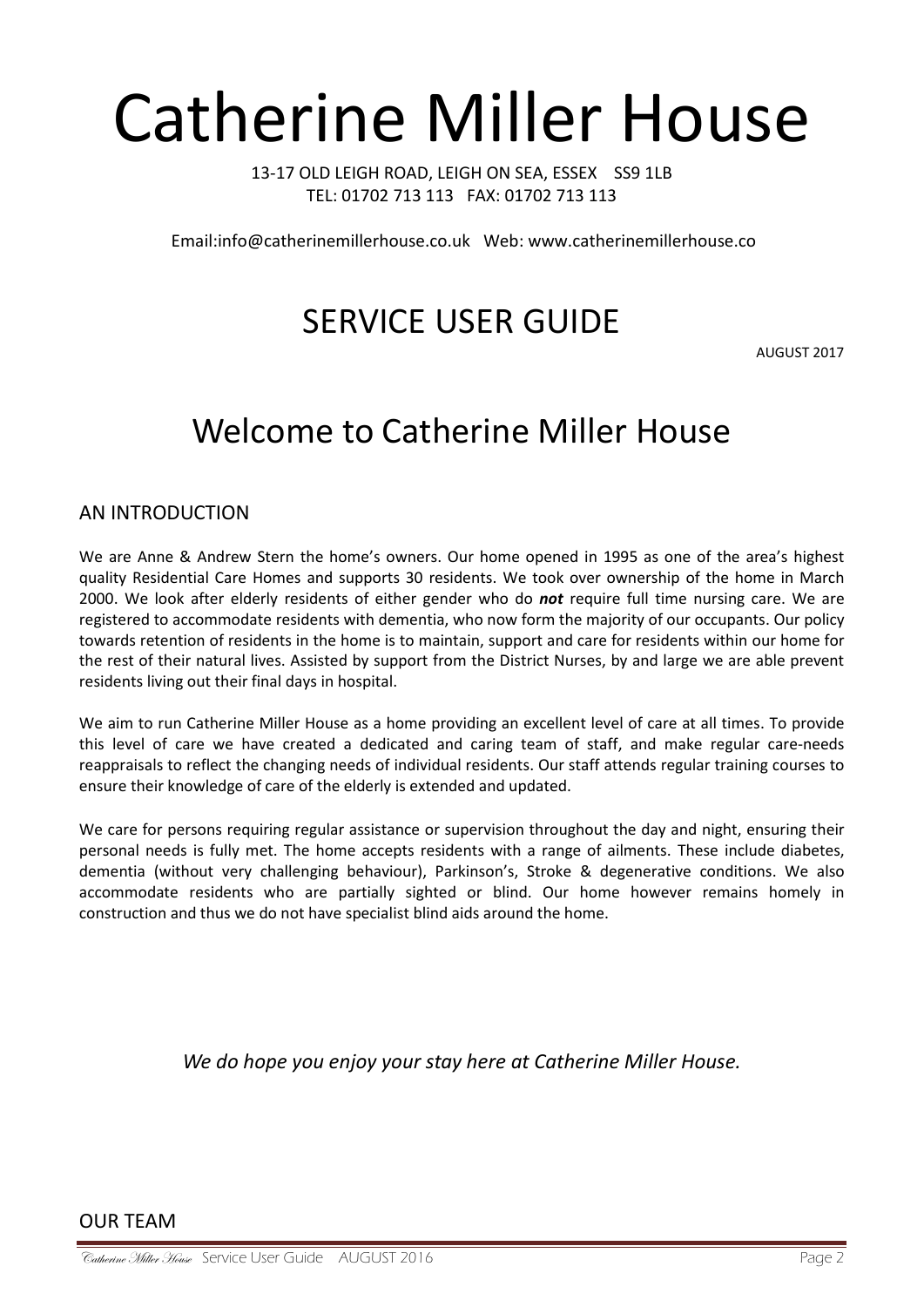The Team comprises:

Mrs Anne Stern as Nominated Provider.

Anne has run the home for years where her husband Andrew is the Administrator & has covered the manager ship as well at times. Anne is passionate that our clients receive the very best homely care possible.

Mrs Jennifer (Jenny) Read as Home Manager. Jenny has been in Care of the frail elderly and old people with dementia & mental health issues since 2004, during which time she has worked her way up through all the ranks of care to the Management that she holds today. She holds a BSc in Health & Social Care and holds specialisations in Dementia, Mental Health, Palliative Care, and Quality & Diversity, has trained as an End of Life Champion and holds several Training Certificates in Care too.

Jenny is assisted by a team of six Day & Night Senior Care Assistants responsible for daily care team supervision, liaison with families and with outside agencies and administration of medicines. All Senior Care Assistants have a minimum of level 3 qualifications. One has a Foundation degree in Health & Social Care and one a level 5 qualification in Care Leadership. A total of around 20 Care Assistants, most of whom possess level 2 certificates, provide 24-hour care, throughout the year, day and night.

The Home additionally employs support staff comprising two Cooks, two Domestic Assistants and two House-Keepers, an Activities Coordinator & part time office administrator. This staffs is further backed by part-time cover for weekly time-off, holidays etc.

Our Owners & Manager may all be contacted at the home. Our manager is totally responsible for day to day running of the home and may be approached at any time whilst in the Home, or will contact you as soon as possible if unavailable. Her direct e-mail is [CMHManager@btconnect.com.](mailto:CMHManager@btconnect.com) Alternatively, many queries may be answered by the Assistant Manager, Joe. Or senior care assistant who between them supervises care in the home 24 hours per day.

Staff categories may be identified by the colour of their uniform. Our Manager wears Formal regular clothing. Our Senior Carers wear a Royal Blue Tunic. Our Care Staff wear Lilac Tunics or Dresses (male carers wear light blue) Our Cleaners wear Maroon Tunics. Kitchen Staff wear White.

#### PRIOR TO ARRIVAL

You will be interviewed and assessed for your needs prior to entry into the home. All admissions are considered individually. We will ensure that you will live in a room suited to your needs. You will be shown that room and around the home. You will be able to express your opinion of the room or rooms that may be offered and we will endeavour to meet your requests.

You will ideally be able to walk on your own or if necessary with the assistance of carers. We are able to accommodate a number of immobile residents who may either need full assistance to mobile or be bedbound.

We will endeavour to keep you as mobile, active and stimulated as possible, whilst recognising that you may find activities increasingly difficult. Our policy is to assist you to maintain as high as possible a quality of life.

We reserve the right to decide after assessment that you may not be suited to the home, on the basis of your condition. This may be temporary until a suitable room becomes available.

We acknowledge that settling into a new home takes time and we allow a period of four weeks for us to get to know each other better. At the end of this period we generally know whether you can stay permanently with us.

#### ON ARRIVAL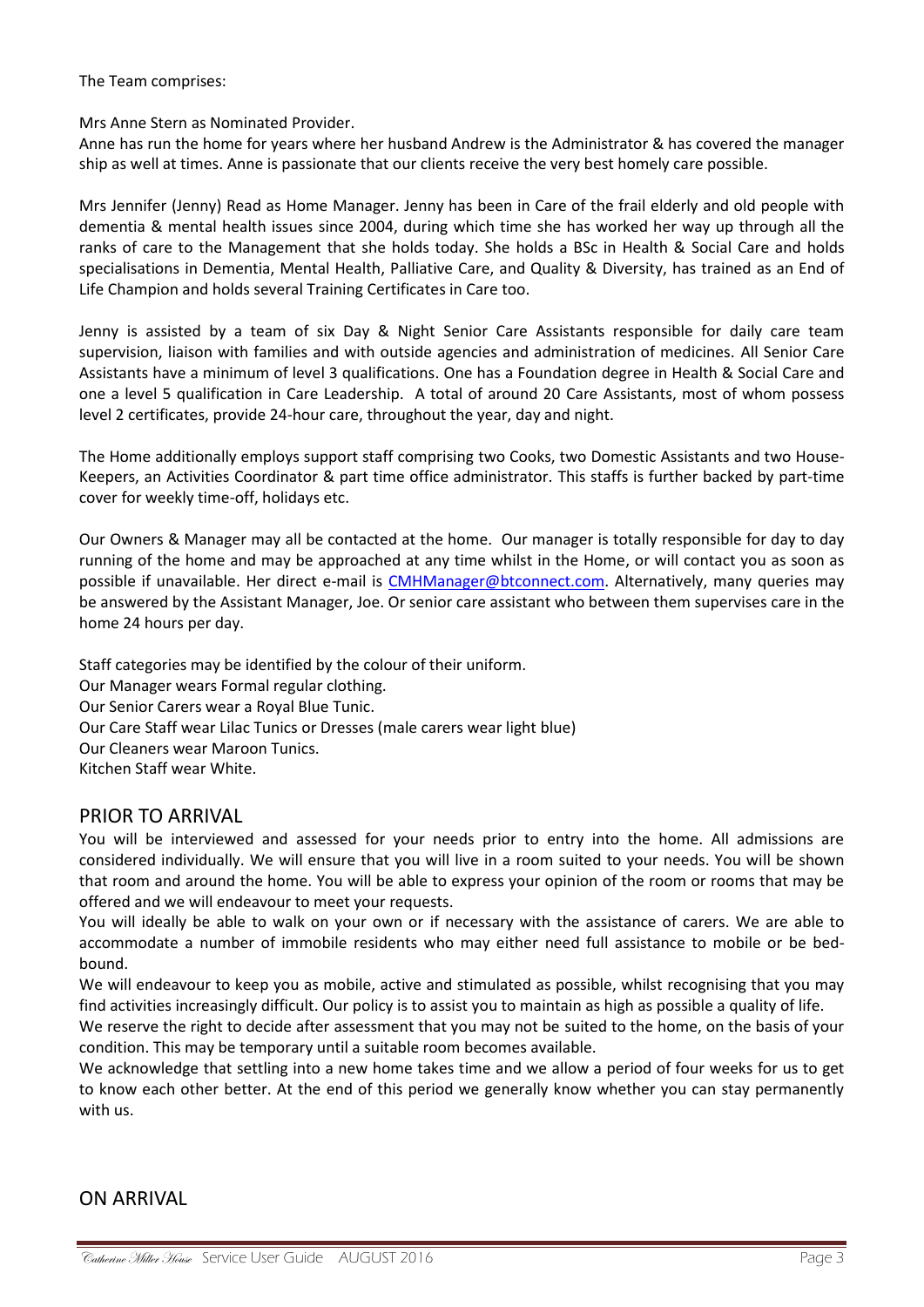After your arrival and settling in, your welcoming carer will ask you about your diet, your likes and dislikes, preferred time of arising and retiring, whether you shower or bathe, preferred activities, whether you are on a special diet e.g. fat free, low sugar, gluten free, vegetarian etc. This information will be passed down to your daily carers and the cooks. We will note at this time your preferences for that day and your preferred breakfast next day. We will record your daily breakfast requirements at this time. You may change your requirements when you wish.

#### FACILITIES IN THE HOME

There are two separate living areas in the home, providing different ambiences. Our purpose is to provide a Homely environment where you can enjoy your lives in a safe manner, with dignity, emotional support and companionship.

Full facilities are listed below.

- All bedrooms have en-suite lavatory and washing facilities. Bedrooms are tastefully furnished with matching modern furniture comprising a wardrobe, chest of drawers and bedside table. Rooms are fitted with a television aerial point, telephone point and carer call alarm. An automatic night mobility alarm is installed if you are at risk of falling.
- All bedroom radiators are fitted with individual thermostats allowing you to control the heating in your room and are either cool-wall or covered to prevent accident. Windows are fitted with restrictors to avoid any incident.
- Our bedrooms are tastefully decorated with coordinating bedding and curtains.
- You may bring some of your personal furniture, TVs etc. into the home, providing the room remains practical, safe and the incoming items conform to Fire Regulations. All electrical items must first be checked by the Home to ensure their electrical safety is fine. We will record and sign for all items of furniture, & valuables you bring into the home and again record when they are removed.
- We hope that you will personalise your room with pictures, photographs and ornaments etc, of your choosing.
- There is full Double Glazing throughout the home, keeping it cosy throughout the year.
- There are two large comfortable lounges, equipped with large flat-screen color televisions and music centers. The home is partially supported by Wi-Fi permitted computer-literate residents to access the web.
- There is a Sun Lounge, with well stocked book shelves and offering quiet views of the garden.
- We have two dining areas, tastefully furnished to enhance an informal atmosphere.
- Bathing facilities in two Parker (sit & tilt) baths in beautifully decorated bathrooms, a further conventional bathroom and a shower room.
- Large, well maintained garden with flower border and fruit trees.
- Two paved seating areas are sited at the rear of the building overlooking the garden. A selection of garden furniture is provided for you and your families to use.
- Two five-person passenger lifts provide easy access to the upper floor.
- Fire Alarms conform to regulations and there is emergency lighting too.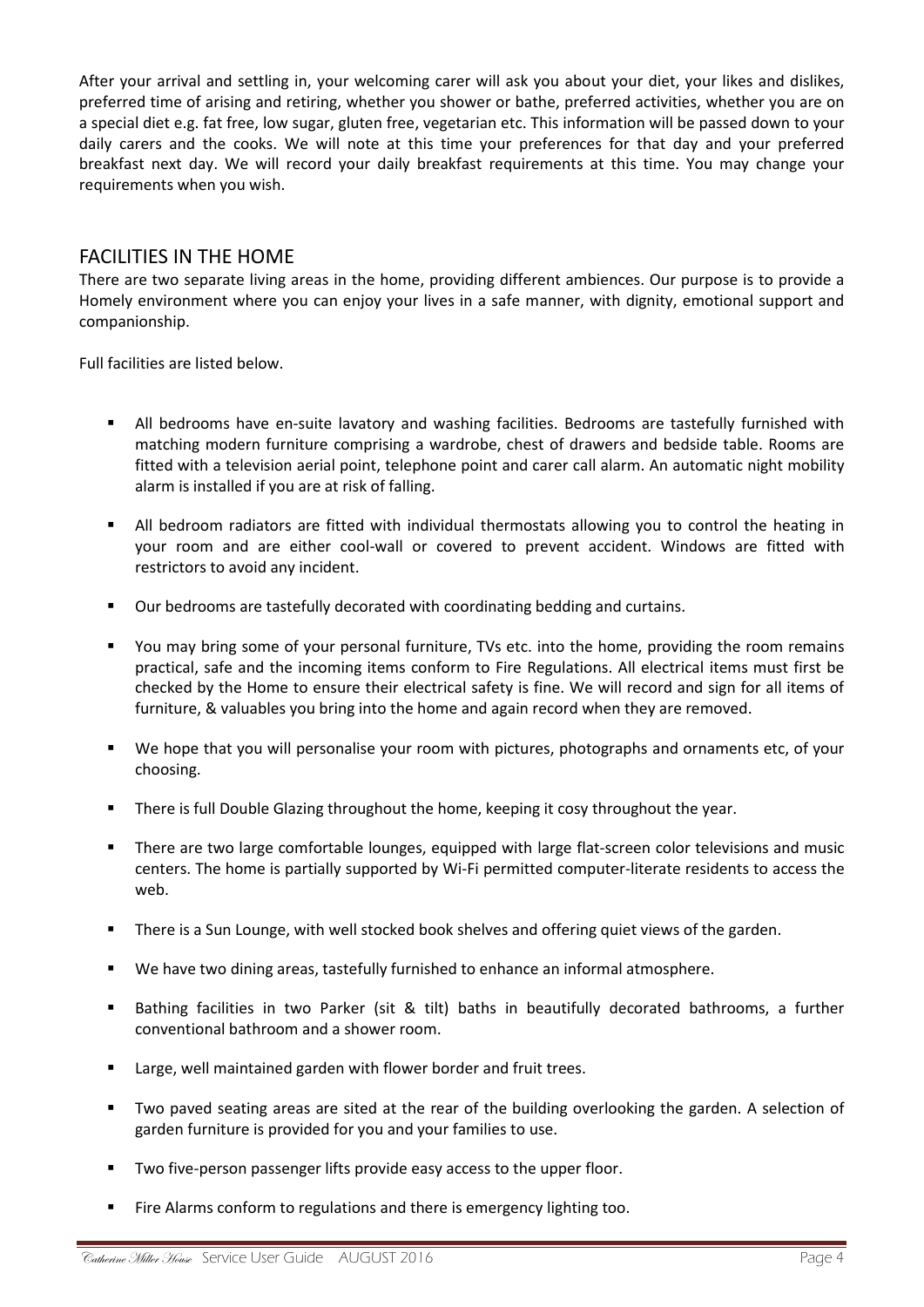- The Carer Call Alarm is also sited in living and communal areas.
- The Notice covering Procedure in case if a Fire is placed around the home. Regular fire practices are performed by the staff to ensure their familiarity with this Procedure.

#### YOUR DAY, FOOD & MEAL TIMES

Each day our cook or other member of staff will offer you the menu choices for the current day for you to choose. Your lunch meal will be a choice from one or two options or if preferred, you may select a suitable preference of you own. At Tea time you will again have a choice.

The weekly Menu is on display at the entrance to both dining areas and a sample one is enclosed with this Guide.

We aim to make Catherine Miller House as much a "Home-from-Home" place as possible and whilst we minimise our rules and regulations for you in the home, we encourage you, in your best interests to participate in structured day.

#### **DAILY ACTIVITIES**

During the morning we would encourage you to spend some time out of your room; and weather and ability permitting, to take a walk to the local shops, into the park opposite, go into our lovely garden, or interact as you prefer.

After lunch, the afternoon is a time for a snooze, read, television or radio, and further chats with friends.

Mid-afternoon we frequently offer such activities as you may be able to undertake These include games afternoons (e.g. cards, bingo, dominoes, scrabble) quizzes, bingo, karaoke, an exercise class and entertainers. We provide such one-to-one as reminiscence activities and nail painting. In summer, we try to accompany you out to the park as well.

We will, if you don't object, celebrate your birthday with a party for all residents to join with you. We'll have a lovely cake, music and dancing if you wish, party food and any special tit-bits you like.

Both mornings and afternoons we welcome relatives and friends to take you out into the town, to visit old friends, continue to participate in existing hobbies, sports or other pastimes. There are a number of social clubs which residents have attended and local places of worship may also be visited. Ministers of Religion are invited into the home at pertinent times of the year.

We have Carol Singers visit in December to fortify the soul and a large pre-Xmas party each year for all the family. Your family and friends are invited to be fully involved in all activities in the home including joining us at all social events we hold.

In the evening you may retire to bed at whatever your preferred time may be. Assistance will be given by carers if you so need.

We have regular Resident meetings with the manager, where you can make suggestions on such topics as the menu, activities, local plays and musicals and anything affecting you in the home. We are furthermore always willing to accept criticism on any matter and will attempt to sort matters out. A family member or representative is welcome to join with us in these meetings to assist or just listen-in.

**Visitors** are welcome to visit you any time during the waking day. We would however prefer to minimise disruption by avoiding visits during meal times.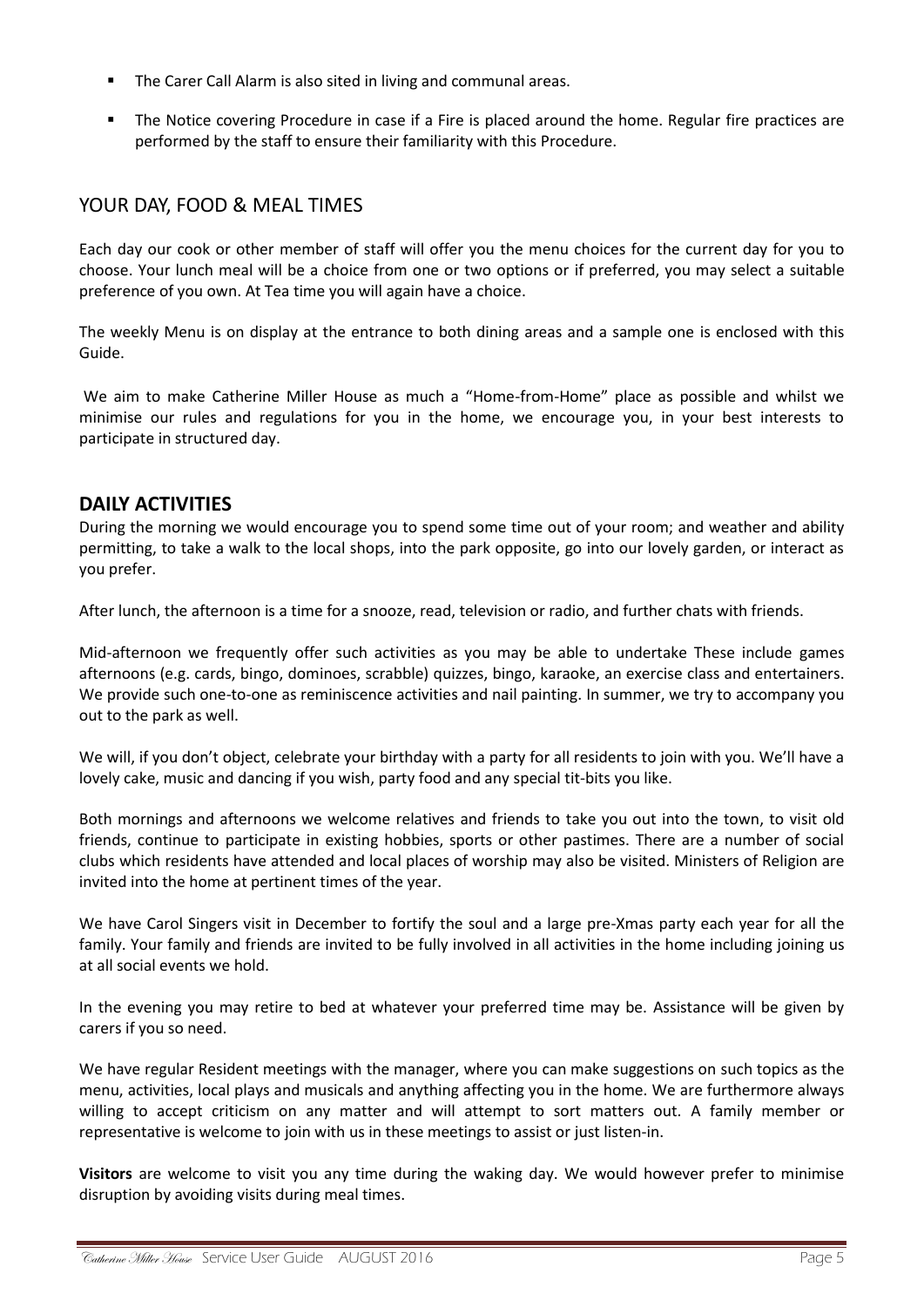#### **PROFESSIONAL VISITORS**

We are regularly visited by Doctors, the District Nurses, the Chiropodist and our Hairdresser. More occasionally the Dentist, Optician and other Specialist Medical Practitioners will attend the home. You make keep your existing doctor providing they agree to visit you here; alternatively you may change to our main Doctor's Practice.

Our local District Nurses attend to basic medical needs which fall beyond our remit; however our senior carers and other trained staff attend to all daily administration of medication and Carers offer personal assistance to residents as required. We also have a visiting aroma therapist who regularly visits the home.

#### **FINANCIAL**

Upon payment by yourselves or representative (and/or council), you are entitled to all your personal needs being fulfilled. All our residents are treated equally according to their needs. These needs include all your housing, heating, food, laundry, personal assistance, personal interaction and all such support as needed to comply with our Aims & Objections stated below.

The following will be arranged / purchased by the home, but be paid-for by you either from your own pocket, from petty cash stored individually in the Home's safe or by your family. These are: Private Telephone Line, Newspapers, Chiropody, Hairdressing, Dry Cleaning, Personal Toiletries, Sweets etc, and Taxis to and from Hospital and similar visits. We ask whenever possible for a member of your family to accompany you to the hospital for routine or pre-arranged visits. Where you must be accompanied to hospital by a member of staff who subsequently leaves you there, you are responsible for their return fare. We will attempt to avoid billing you for the time you are accompanied, but leave open the option where this by necessity becomes frequent or is for a substantial period of time.

#### OUR AIMS & OBJECTIVES

#### **FULFILMENT**

The purpose of the home is to care for the elderly who are not able, or have chosen not to live independently. Our aim is to ensure residents achieve their potential physically, mentally, emotionally and socially.

This is to be enabled by sensitive recognition and nurturing of that capacity in each resident with an awareness that an individual's ability may change with time.

We provide a warm, comfortable home, in good decorative order with well maintained grounds for use by the residents, friends and family. We encourage and facilitate within the home such social activities and stimulation as appropriate for our residents.

We maintain sufficient staff to ensure residents are cared for in a safe, clean & supportive environment. We aim to provide a homely atmosphere throughout Catherine Miller House with a wholesome, well presented, and varied and balanced diet. Snacks and drinks may be requested day or night. We aim to make our residents' lives comfortable, happy and secure with the assistance of our dedicated and trained staff.

#### **RESPECT**

Preservation of self respect amongst those who depend on the support of others hinges on the status they are allowed. It is essential that privacy of space, the right to hold and express opinions or keep them quiet are afforded residents by staff, with recognition of residents' talents, sensitivities and beliefs. Courtesy and respect for residents should include the manner in which they wish to be addressed, avoiding being overly familiar or disrespectful; and an awareness of what is personal and private - physically, spiritually and materially.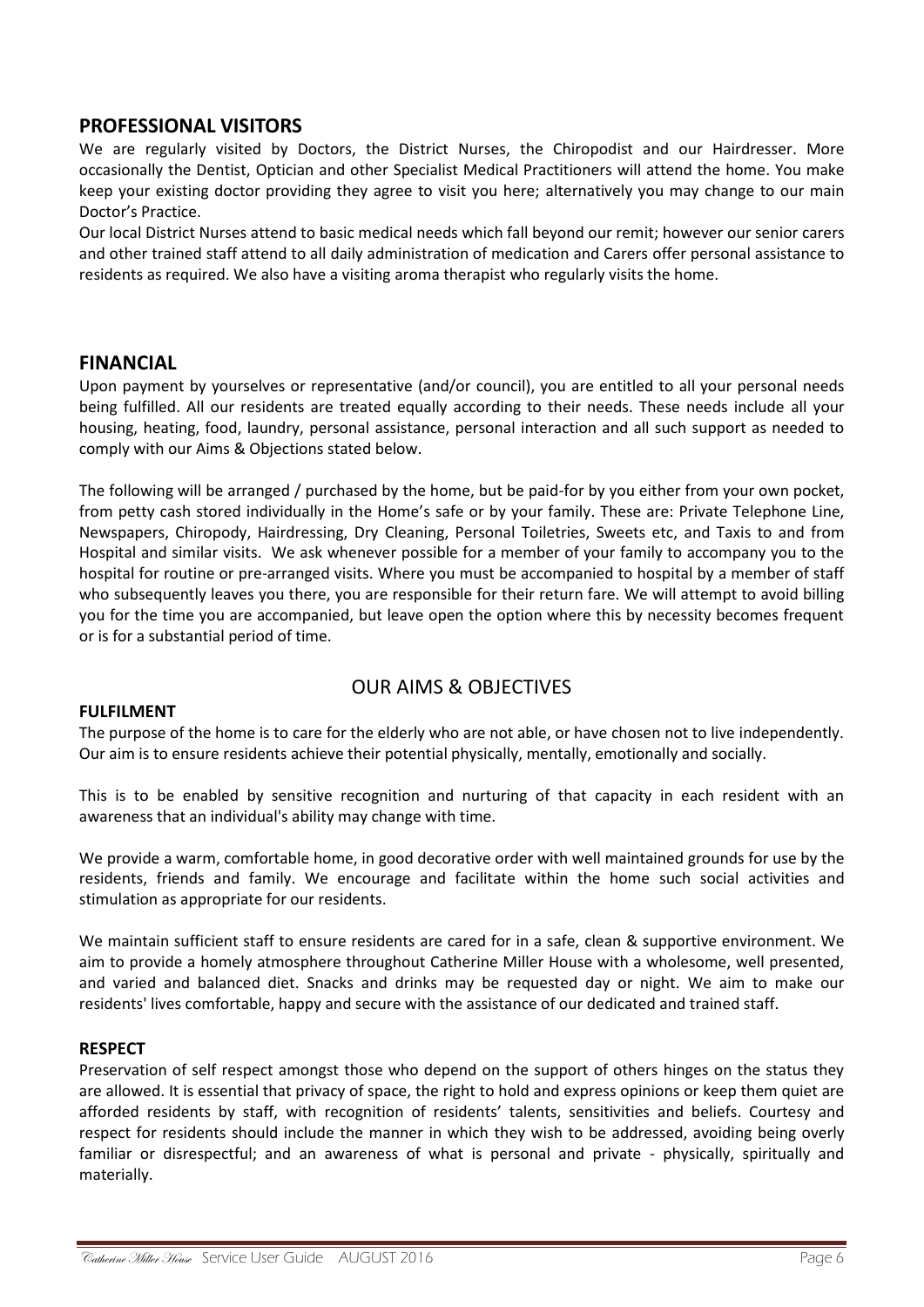#### **AUTONOMY**

Residents have the basic right of self determination and should not be regimented to rigid routines. Freedom of choice is essential. Choices can be negotiated and agreed between residents and staff. Some vulnerable residents may need help to express wishes, preferences and areas of concern. Residents who wish for external consultation, advice and representation should be enabled to gain access to these facilities. Staff should welcome the involvement of the care home advisers.

#### **INDIVIDUALITY**

Staff should be responsive to the material and spiritual needs and requirements of individual residents. They should be aware of and provide for religious, ethnic and cultural observances, both dietary and ritual. The sense of continuity and past traditions must be understood by staff and a willing acceptance by staff of personal differences in dress, food preferences and lifestyle. Residents are encouraged to personalise their own room both decoratively and with appropriate possessions.

The Home actively encourages celebration of birthdays and annual events, welcoming the participation of relatives and friends. We are also sensitive to the anniversaries of sad life events. In the event of bereavement within the home, staff will be alert to the grief of residents and offer comfort and support and the acknowledgement of the passing of a friend. We will endeavour to facilitate the attendance at the funeral of those residents who may wish to pay their respects.

We do not impose unnecessary rules and regulations on residents.

Individual care plans will be put into effect with a key worker taking specific responsibility for a small number of residents. Residents have the right to change key worker without difficulty or recrimination if they choose.

#### **ESTEEM**

The qualities, experiences and talents of residents must be valued. A knowledge of and respect for the individual's life history creates identity for both residents and staff. A positive regard for their family and friends reinforces the esteem in which residents are held which is paramount to the morale of residents. Families and friends are welcome throughout the day to visit residents.

#### **EMOTIONAL NEEDS**

The emotional needs of residents should be recognised and the differing needs for expressed behaviour and human contact respected.

#### **RISK**

Responsible risk taking should be regarded as normal and residents will not be discouraged from undertaking certain activities on the grounds of an element of risk. Over-protection and excessive concern for safety may lead to infringement of residents' rights. Those competent to judge the risk to themselves may do so, as long as they do not threaten the safety and quality of life of others.

#### **INTEGRATION**

We encourage and assist residents to continue their social and religious activities outside the home and maintain previous contact with friends, relatives, friends, doctors etc. whenever possible. We welcome the involvement of ministers of religion within the home. We arrange the mobile library, chiropodist, dentist, optician and any other services required. We offer to take the residents out for trips, walks and participation any local activities taking place.

#### **DECISION MAKING**

Residents will be consulted and positively encouraged to participate in shared decision-making relating to their home and way of life. The owners are available and supportive to staff's and residents' needs.

#### **HEALTH**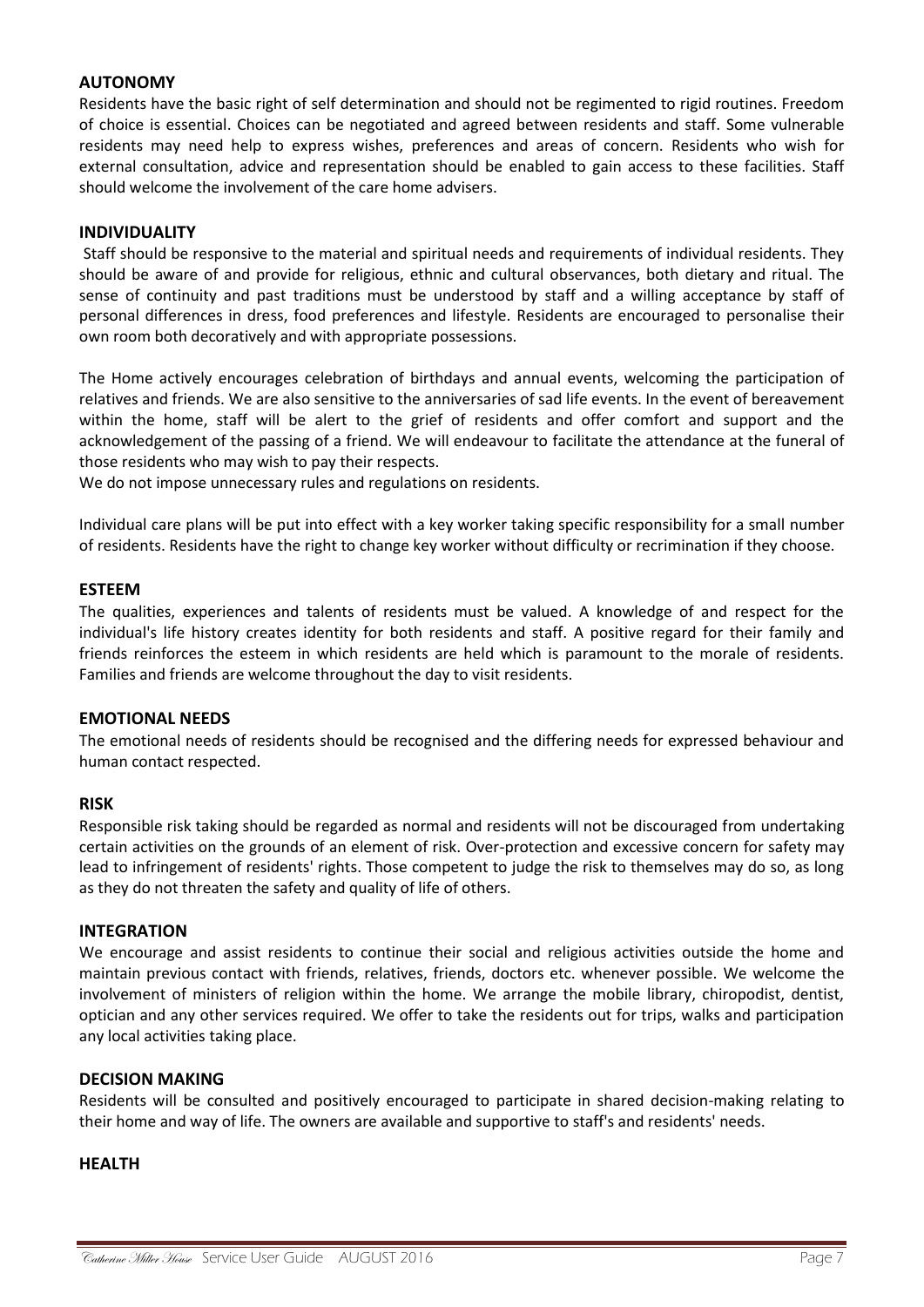Residents have the right of access to health and remedial services. We maintain a high standard of care and encourage health training and awareness amongst staff within the facilities available. It is the intention that residents will be accommodated within the home for their full life span.

#### **FLEXIBILITY**

Accommodation, equipment and staffing skills will be adapted to the changing needs of residents.

#### **STAFF COMMITMENT**

All staff must have a commitment to the Home's Aims and Objectives and be willing to take advantage of opportunities for further training, enabling an excellence of care. We are selective in our choice of staff and value them and their commitment to Catherine Miller House.

#### RESIDENT RIGHTS

*The Right to be fully involved in and informed about the assessment of individual needs and continuing personal and social care plans.*

*The Right to retain personal independence and choice including the right to care for themselves.*

*The Right to receive personal care from a member of the same sex whenever possible.*

*The Right have personal privacy respected, including mail, belongings and affairs.*

*The Right to have cultural, religious and emotional needs respected.*

*The Right to mix with other people in the community whether by going out of the home or by inviting friends in.*

*The Right to choose his/her own general practitioner and dentist, and the opportunity to consult with them in private.*

*The Right not to be moved to another bedroom without full consultation.*

*The Right to have full information on how to gain access to statutory complaints procedures and to be represented by friends or advocate if they so wish.*

*The Right to information and consultation on decisions affecting welfare including daily living and to participate in any discussions on proposed changes.*

Supporting this final right, we hold regular Resident Meetings, enabling you to express as a group any complaints, compliments or suggestions about staff, food, entertainment or other issues. Minutes of the meeting are issued to you and staff are informed. We furthermore listen to all comments, compliments and complaints made by you, your families and representatives and act on these accordingly. A Comments form is available from the office. Completed forms are passed to the Manager or Owners.

We are committed to taking all complaints seriously and are duty-bound to listen to, record and endeavour to resolve all valid complaints. No one will be victimised for making a complaint. Where a formal complaint is made, it will be generally by acknowledged within 24 hours and a response is made within seven days. A longer period may be required to enable the home to make a fuller enquiry and reply appropriately. Where a complaint is valid we guarantee an apology and will take action to prevent reoccurrence. Full details may be found in our Comments Procedure.

Where a complaint is made, it is reported to the person in charge. If no remedy can be found, the complaint is recorded on a Comment Form and presented to the Manager at the earliest opportunity. Should the complainant find the Home's investigation and adjustment unsatisfactory, the following procedure may be followed: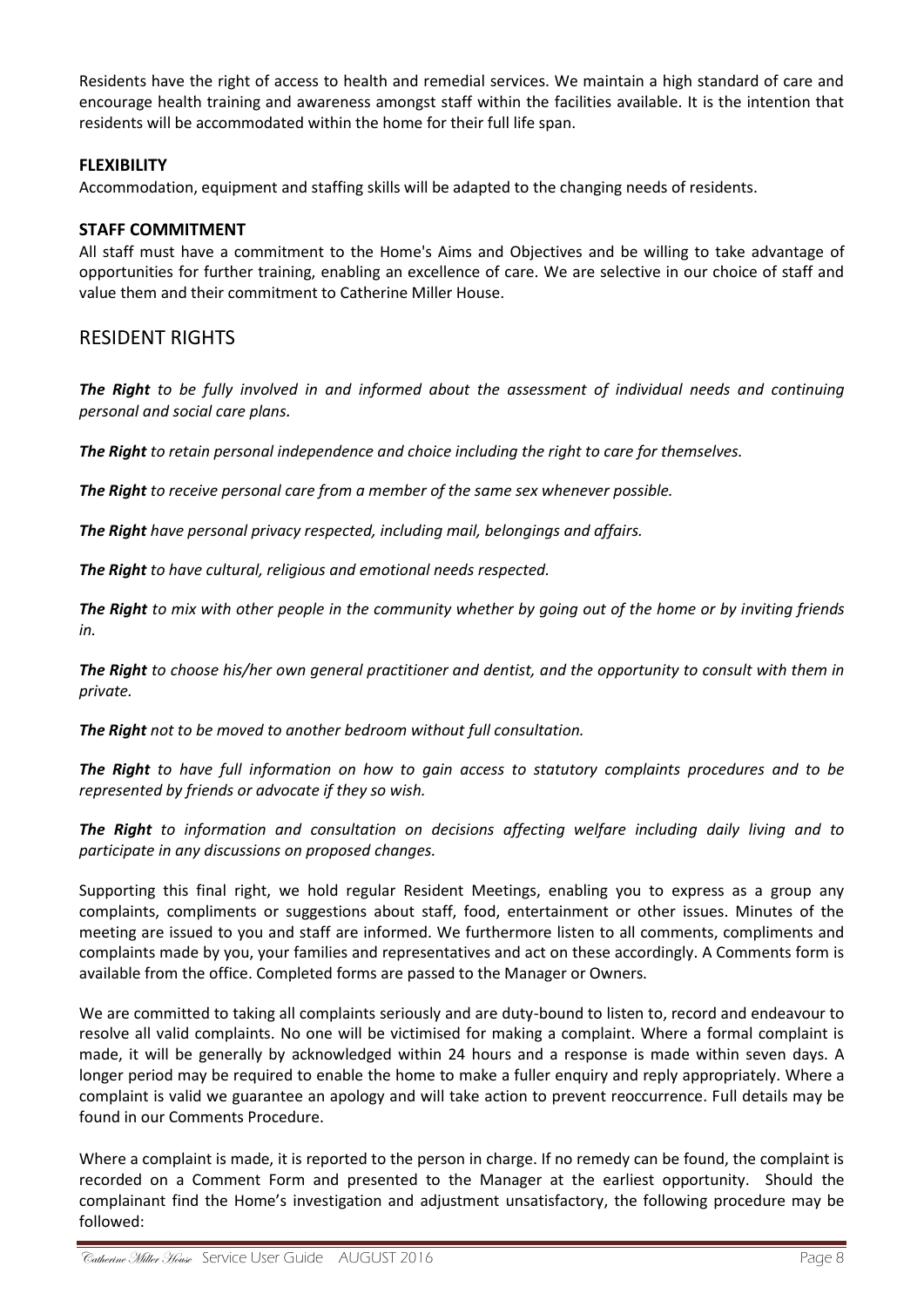The Commission for Quality in Care (CQC) should be contacted for their independent investigation. They may be contacted as follows: COMMISSION FOR QUALITY IN CARE (CQC) Eastern Citygate, Gallowgate, Newcastle upon Tyne, NE1 4PA TEL: 03000 616161 Fax: 03000 616 171 E-mail: [enquiries.eastern@cqc.org.uk](mailto:enquiries.colchester@csci.gsi.gov.uk)

The CQC should **not** be contacted in the first instance excepting where you feel the home has acted in breach of the Care Standards Legislation. In cases of suspected abuse or neglect, from whomever the source of this information may be (staff, families, friends or external professionals), it is the policy of the home to contact both CQC and Southend on Sea's Elder Abuse Team on 01702 534 777.

#### YOUR CARE etc

FOOD from our menus rotate on a 4-weekly cycle and are seasonally revised throughout the year. As can be seen from the menus, displayed on both dining rooms and the kitchen, you are provided with a varied, wholesome, appetising and tasty diet. Our Senior Cook ensures meals are nutritious, well balanced and served at the right temperature.

The menus are discussed between the Manager and Cook every morning; and may be adjusted according to that day's weather. We ensure you receive a substantial quantity of both fresh fruit and vegetables. Your individual requirements are accounted for, by way of likes and dislikes, mode of preparation and quantities required. We ensure whenever possible that you receive as much as you want. Fuller details of the day's meals have been stated earlier.

When it comes to special occasions, for example birthdays, we will provide a special tea including your requested foods where possible. Birthdays are generally celebrated as a party get-together, with a birthday cake and candles and party food.

We also alter what's on the menu to take account of seasonal specialities, or offer an unusual treat. We recognise that you might be a slow eater or need some assistance to eat. You will not be hurried to complete your meal but allowed to eat at your own pace.

We recognise that as individuals you all have different food likes and dislikes and we welcome your requests for occasional titbits that like. We will always endeavour to accommodate cooking your special preferences which you have brought in. Please discuss with the cook or manager in the first instance. Because fridge and freezer space is limited we ask that you do not bring too much in at one time.

#### CARE PLAN.

Your care plan is produced so that we can specify and quantify your needs. We reassess your physical, mental. Emotional and personal needs monthly and changes are noted. These changes may be discussed with doctors, district nurses or your family, and of course yourself whenever possible. If necessary, these changes that we observe may alter the instructions given to our staff, how to help and look after you. As in any quality care programme, your health and ability is continuously monitored and we operate a process of altering levels of care and assistance, according to your individual daily needs.

#### SAFETY.

Our Safety policy allows smoking in designated outdoor areas only and risk assessments are regularly reviewed according to your ability to cope safely around the home. Staff are trained to look for any electrical item appearing dangerous, as well as any other items which may endanger a resident. This must be reported back to the home's management. The Fire and Safety policy dictates how to attend to a fire and evacuation procedures when appropriate. Staff Fire Instructions are posted around the building. The fire alarm is tested weekly along with fire door closure, and the staff undergoes periodic evacuation drills and regular training.